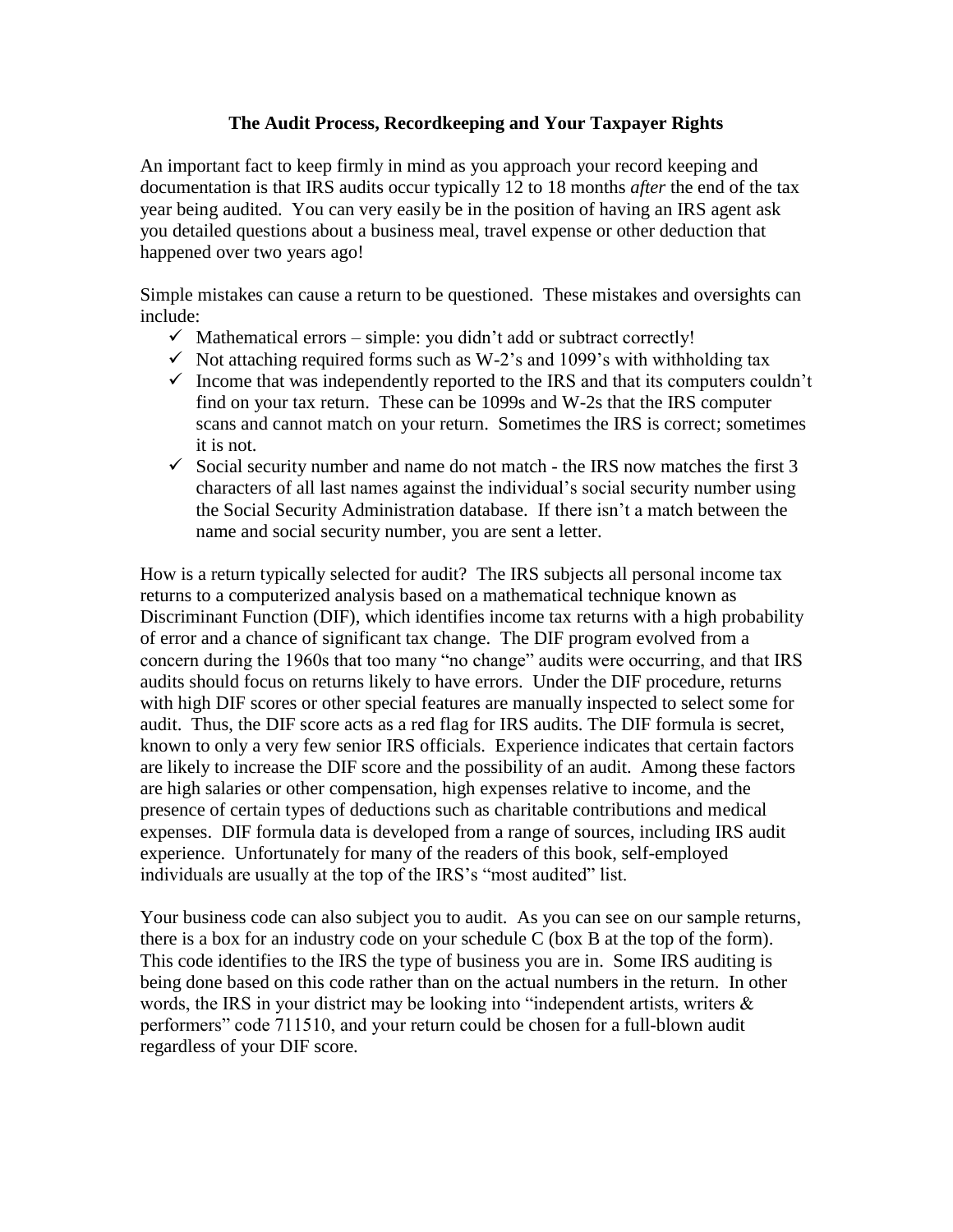Your audit might be caused by having the wrong preparer. If, in the course of doing audits, the Internal Revenue Service notices certain patterns of abuse or incompetence by a tax preparer, then they might decide to target taxpayers who used that particular preparer. See my next chapter for guidance in choosing a tax preparer.

The DIF score is just the first stage of the potential audit process. Once the return is flagged, an IRS examiner will review it to see if he or she thinks it is worth auditing, and if they have the time to perform the audit. This same IRS agent is generally the one who decides if your return will actually be audited. If the amounts "flagged" on your return concern just one or two line items, it may be subjected to a "desk audit," which causes you to get a letter asking for substantiation or detail on a particular line item on the return. This type of audit is all done via mail. The taxpayer sends in the supporting documentation, the agent reviews it, and if there are no further questions, the agent lets you know the result.

The second type of audit is the live and in-person kind. Usually the IRS will ask you to come into their office bringing all your supporting documentation. In some instances, if the audit is big enough, they may choose to visit your place of business (virtually all LLC, Partnership or Corporate audits are "in person"). The audit notification will tell you in advance exactly what type of documentation is wanted and what line items on the return are being examined. The IRS does not allow the auditor to turn the audit into what we call a "fishing expedition."

The audit can be conducted with the taxpayer and/or with an authorized representative such as a CPA, Attorney or Enrolled Agent. The taxpayer may bring a professional with him or her.

Audits are very time consuming in preparation, but usually fairly straightforward affairs once they begin. They start with a detailed interview. The interview helps to develop a profile of you, your business, and the manner in which you operate your business. You will also be asked questions about your finances as they relate to your tax return.

The audit process in some ways is fairly simple: the auditor points to a line on the tax return and asks for all the substantiating documents for that number. For instance, if you are self-employed, the agent might ask you for copies of all your bank statements. The agent will add up all your bank deposits for the year and compare them to your total gross income on your Schedule C form. If your Schedule C form says that your gross income was \$50,000 and you in fact deposited \$75,000 in your bank accounts during the year, you'd better be ready to do some explaining!

If you accept credit cards or online payments with services such as PayPal, the agent will ask for independent reports of that activity. In 2011, the IRS implemented the new Form 1099-K for reporting payments made to you by credit and debit cards. Banks and other payment settlement services must report gross annual receipts on Form 1099-K (the 1099-K will not be required if your receipts are less than \$20,000, or the total number of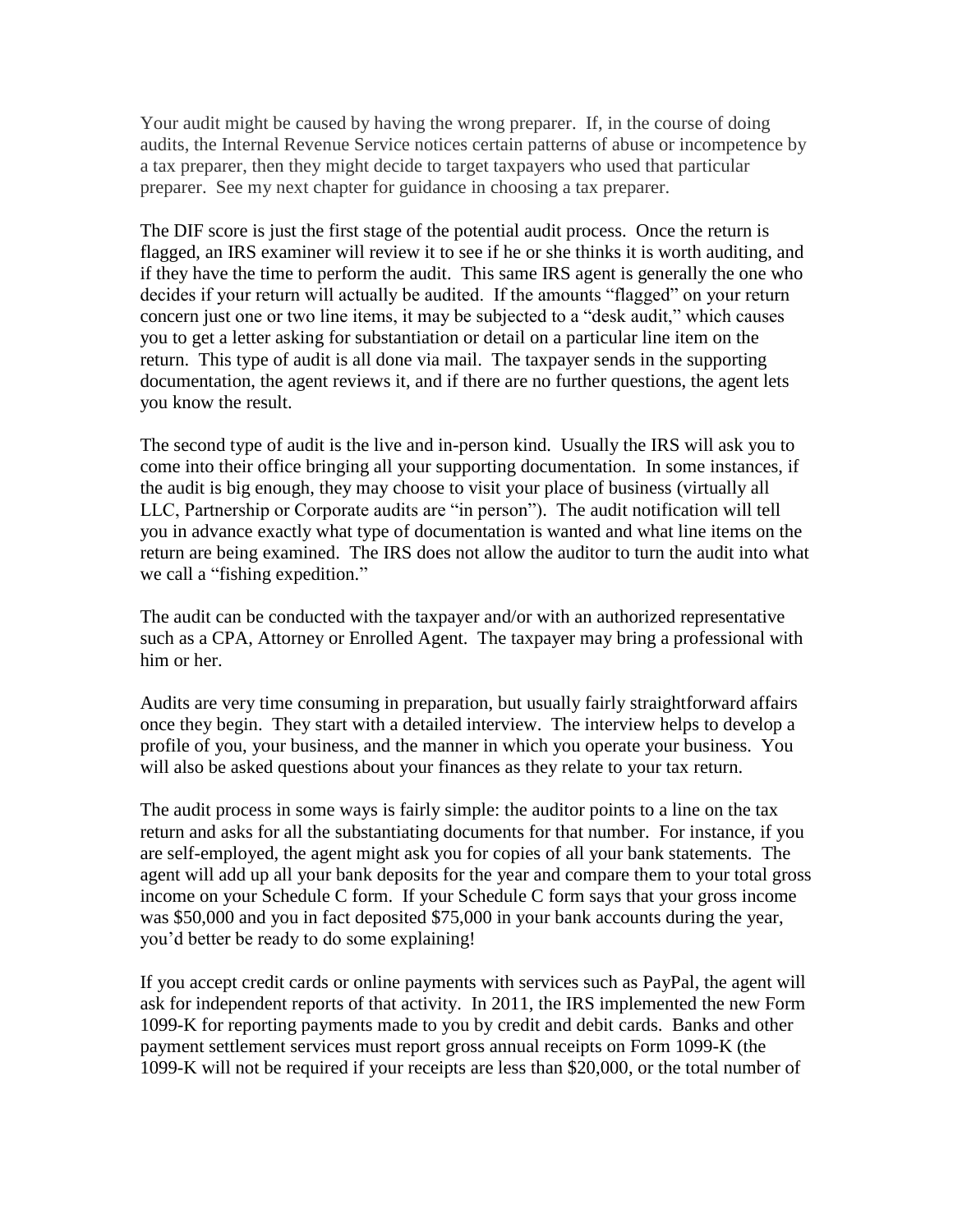transactions is less than 200). Since 2011, 1099-K's have become important data the Internal Revenue Service uses to target audits.

Substantiation for expenses and deductions means producing 2 documents; the actual receipts *and* proof of payment in the form of a cancelled check, debit from your bank account or credit card statement.

When I say "actual receipt" what do I mean? I mean a piece of paper from the vendor that states what I purchased and when. For online sales this might be an electronic confirmation, but generally when you purchase something tangible there WILL be a receipt of some kind. You can print it or keep it digitally, take a picture on your phone to store it in an app or scan it, but whatever you do you HAVE to be able to print it out if the Internal Revenue Service comes to call -- even if that call comes 2 or 3 years after the purchase.

The IRS does not as a rule accept canceled checks or credit card statements as receipts in and of themselves (though some auditors will in practice, especially when the taxpayer has noted the specifics of the expense on the memo section of the check or on the credit card receipt). The other hurdle is that you will be asked to explain the nature of the expense or deduction. In other words, how and why is that deduction an "ordinary and necessary" expense of your profession?

On a recent Internal Revenue Service audit, I had a well-known writer who had to explain a research-related travel deduction for her latest book. In this case, she had all the receipts and printed e-mails for the tour operator, but she then had to open her book and discuss with the agent the relationship between specific passages in her book and the trip in question. This is always an interesting dialogue because the agents rarely have much experience in auditing folks in the arts, so there is always a process of educating the agent about your professional life (except if you are in the New England district where the agents use my book as audit preparation!). The artist who gets audited will always have some conversation helping the agent to understand their business in conjunction with justifying and proving the specific deductions.

Let's take some examples of the more contentious and difficult areas and see how they might play out during an audit:

> 1. Meals & Entertainment expense: (**NOTE; under the 2018 Tax Act "entertainment" expenses are no longer deductible**) while we know that meals & entertainment are only 50% deductible, they are still a real audit target for the IRS. First the agent will want to see a list of all the meals for the year by amount. This list must equal the total amount of meals that has been put on the tax return and must include the "who, what & where" detail. You should bring your schedule book/diary with your notations for each meal to the audit, so when the agent wants substantiation you can show him or her your entry and explain the reason for the deduction. If the situation was a travel-related and you used the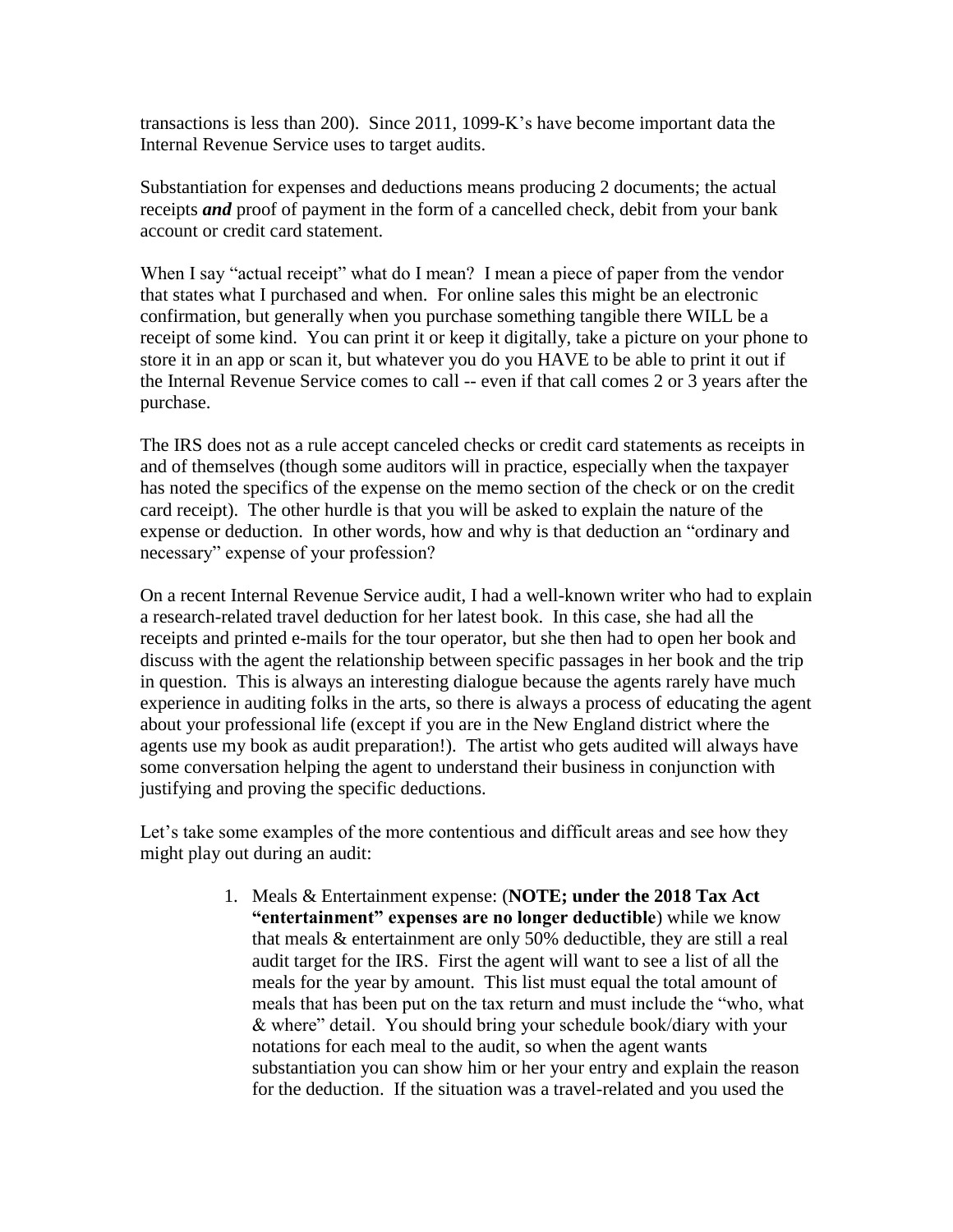government per diem rates, the agent will ask you about the trip itself. Be ready to talk to the agent about your profession to help justify this deduction, to show why this trip and/or this meal it was "ordinary and necessary." If the trip is deductible, the meals are as well. The agent might ask to look at contracts for specific jobs to make sure that the producer or employer was not reimbursing you for your meals expense.

2. Travel: the agent will want to know what the business purpose was. The less defined and flabbier your argument is, the more likely the agent is to disallow the deduction. Some play-acting on this one might help. You may remember that actor Ima Starr and musician Sonny Phunky both did business trips to LA. Ima did her homework in advance and set up appointments, attended some auditions, and kept a good schedule and diary of events. Sonny just showed up in LA, hung out, talked to some folks, then came home. Against the advice of his accountant, Sonny decided to deduct the full trip. His interview with the agent might go like this:

## MSSP – The IRS Audit Training Manuals

It surprises many folks to learn that the IRS actually publishes its training manuals concerning audits, part of its "Market Segment Specialization Program." These manuals can be downloaded from our website (www.artstaxinfo.com) and are absolutely indispensable guides.

### Audit Etiquette

Generally, the IRS agents I have dealt with are fair and reasonable people. This is not to say that you will not have arguments and subsequent appeals, but many issues can be settled at the agent's level. The formal appeals process is very time consuming and you want to avoid this if possible; always try to settle your audit at the agent level. Characteristically, IRS agents are classic bureaucrats: they want to process your audit and get it off their desks as soon as possible. That being said, I have had a number of audits recently where the agent seemed to enjoy learning about the taxpayer's profession. I had a Broadway producer showing an agent cast photos and playbills from her shows, and a musician showing the agent pictures of his many instruments and offering to play them for him if the agent wanted to come to his studio. These conversations helped create a sympathetic relationship with the agents that definitely helped in the audit process.

One thing that I cannot state too strongly: audits are VERY time-consuming. There is no way around that. I have not been involved in any audit that has not taken the taxpayer many hours of preparation.

Here are some other pointers: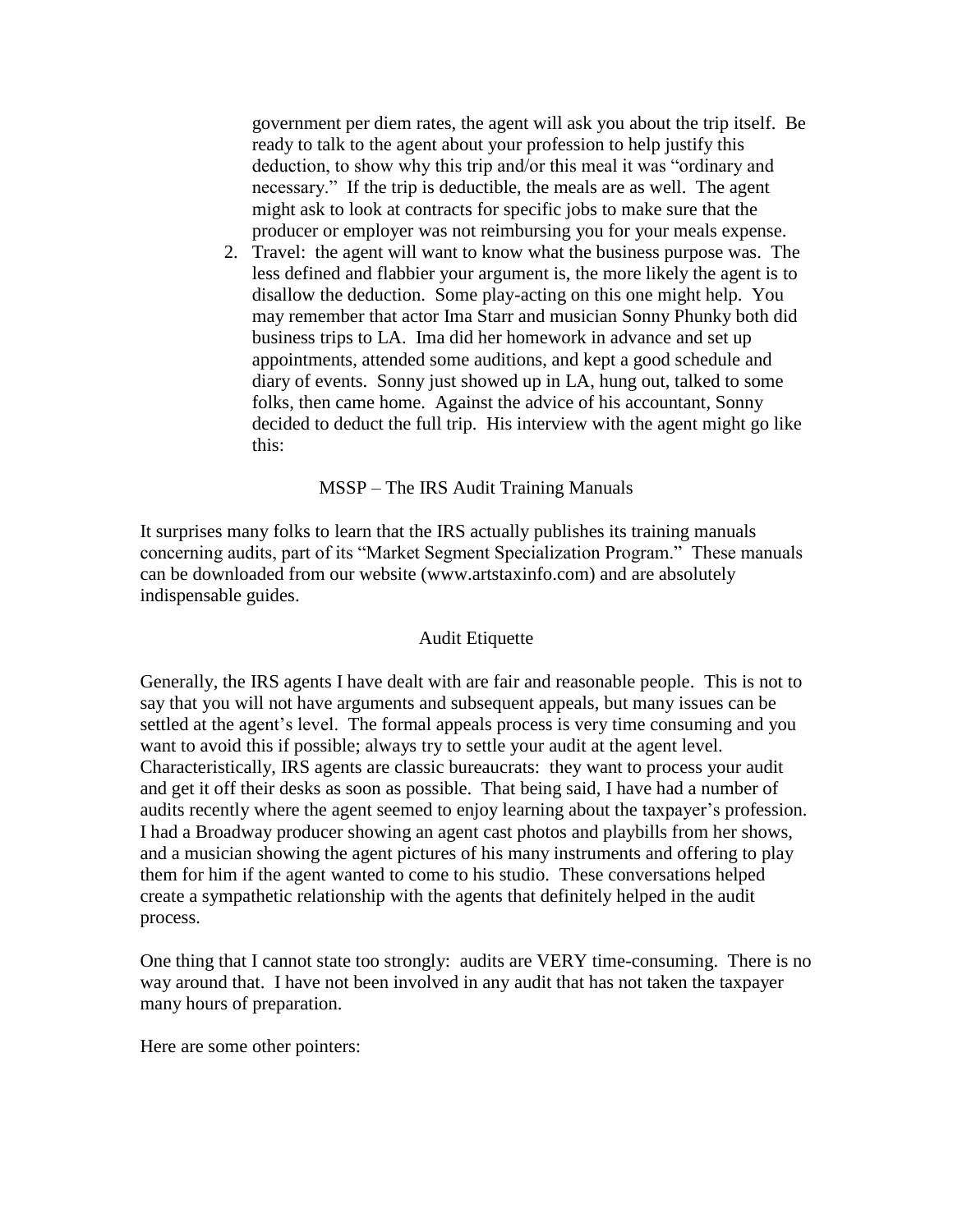1. Be fully prepared with details on *only* the item the agent requested, and no more. Do not bring anything extra to the audit. Answer questions as simply and honestly as you can, explaining the nature and the reason for the deduction with no unnecessary embellishment.

In the long run, you will benefit if you give detailed and complete information and are forthcoming in your answers. Approaching the audit this way will often keep the agent from delving deeper into the return. I liken IRS agents to thieves looking for a car with the keys still in the ignition. If you give the agent the feeling right off the bat that you have your act together and are fully prepared, it can have the effect of taking the agent off his or her guard. While you do not want to be overly friendly, you do want to try and develop a certain warmth and openness with the agent.

For instance, if one of the audit items is car mileage and you provide a neatly typed list outlining each trip, the miles driven, and the business purpose, the agent might not ask any specific questions, but simply take a copy of the list for his or her files. You would follow the same procedure for all the questioned items: have a list of each deduction, including amounts and description, to give the agent. Receipts and proof of payment should accompany each list. From a voluminous list, the agent might just pick a few receipts to "audit" or review.

- 2. An old canard suggests bringing in messy receipts and "letting them do the work." This is a fool's advice. You should appear as neat and be as forthcoming as possible. Incidents have been reported of the agent being given less than complete records and receipts, but because the package was so neat and orderly, he or she assumed it was complete and didn't even review the package!
- 3. Never cop an attitude or try to "snow" the agent in any way! I know quite a few IRS agents and believe me, they have seen and heard it all. Treat the experience as a task (however unpleasant) that has to be worked through. Treat the agent with respect and courtesy and make sure your tax professional does the same. Try to settle matters on the agent level. If you ultimately need to fight something, that's OK; just don't make it a first impulse.
- 4. **NEVER** go to any audit without a tax professional. As a tax professional, I only have the taxpayer present if I feel the taxpayer is the best one to answer the larger questions relating to their business. A lot of responses to auditor questions do rely on some judicious "spin-doctoring" though. More play acting is in order here: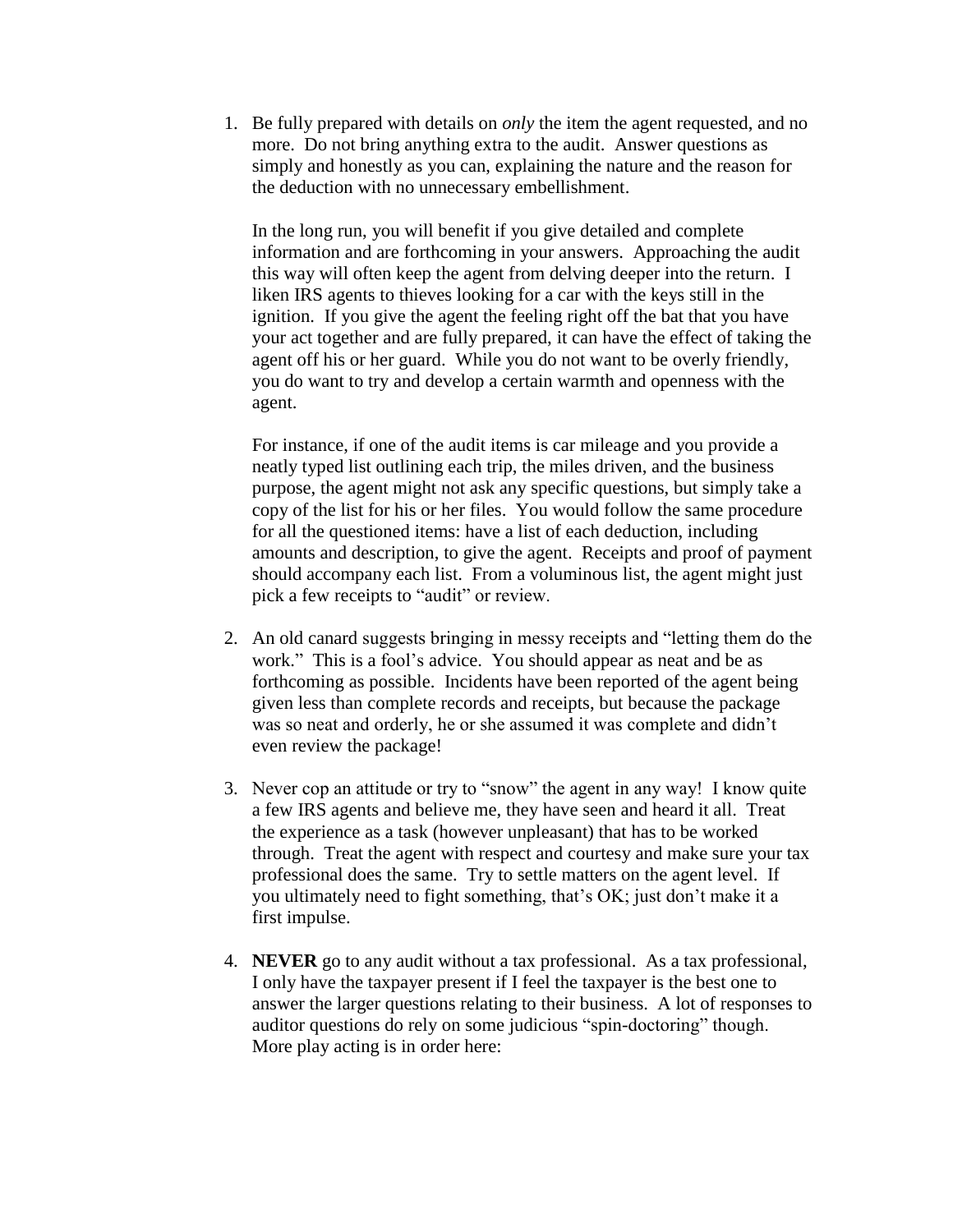# Recordkeeping

We have discussed record keeping throughout the book without addressing how to actually do it. Our Website at www.artstaxinfo.com has some very handy and easy-touse Microsoft® Excel® downloadable worksheets for simple organization of income and expenses throughout the year. There are also several accounting programs for this purpose; I can recommend four that I like and list the Websites where you can get some additional information on each one:

- 1. Quicken®: www.quicken.intuit.com
- 2. Mint®, a cloud-based program, great for those who travel: www.mint.com
- 3. QuickBooks®: [www.quickbooks.intuit.com.](http://www.quickbooks.intuit.com/) For those needing more advanced accounting features). Quickbooks also has a great cloud based service, Quickbooks Online www.quickbooksonline.intuit.com
- 4. XERO®: xero.com. One of the better cloud-based accounting systems.

There are a fast growing number of apps for digital recordkeeping on your phone or tablet; Expensify is amazing for doing your own expense reports, OneReceipt is excellent for keeping and organizing receipts. MileIQ and TaxMileage do a great job of tracking business mileage.

Once these programs and apps are set up properly, they do a great job and are easy to operate. They will be an enormous help at year-end. Purchase an accordion file at an office supply store to keep your receipts in, or buy a receipt-scanner or use an app to keep the information digitally (be sure to backup; you will have to print these receipts if you get audited -- the agent is NOT going to sit and look at your device screen). Remember, I have great free worksheets available on www.artstaxinfo.com as printable forms, as well as Microsoft® Excel® downloadable worksheets. These spreadsheets are easy to customize and keep with you throughout the year to track your income and expenses.

Consider hiring a good bookkeeper if you are too busy in your professional life to do the record keeping. Bookkeeping help is relatively inexpensive and can save you a world of headaches.

One last note on record keeping (and I cannot stress this too firmly!): while *you* may live in the digital world, doing your accounting in the cloud on your iPad®, recording your notes and keeping your schedule on your smartphone, and keeping and preparing your documents in the cloud, that is NOT the world of the Internal Revenue Service! As I tell my clients, when you are audited you are back in 1957 -- it is a paper, hard copy world. Keep this in mind and print and/or backup often and safely so you have all notes and records for at least three years in case Uncle Sam comes calling.

# Your Rights as a Taxpayer

Several years ago the IRS created a publication that explains your rights as a taxpayer. It includes an eight-part "Declaration of Taxpayer Rights," as well as a section on audits, appeals, collections and refunds. Here is the text of Publication 1: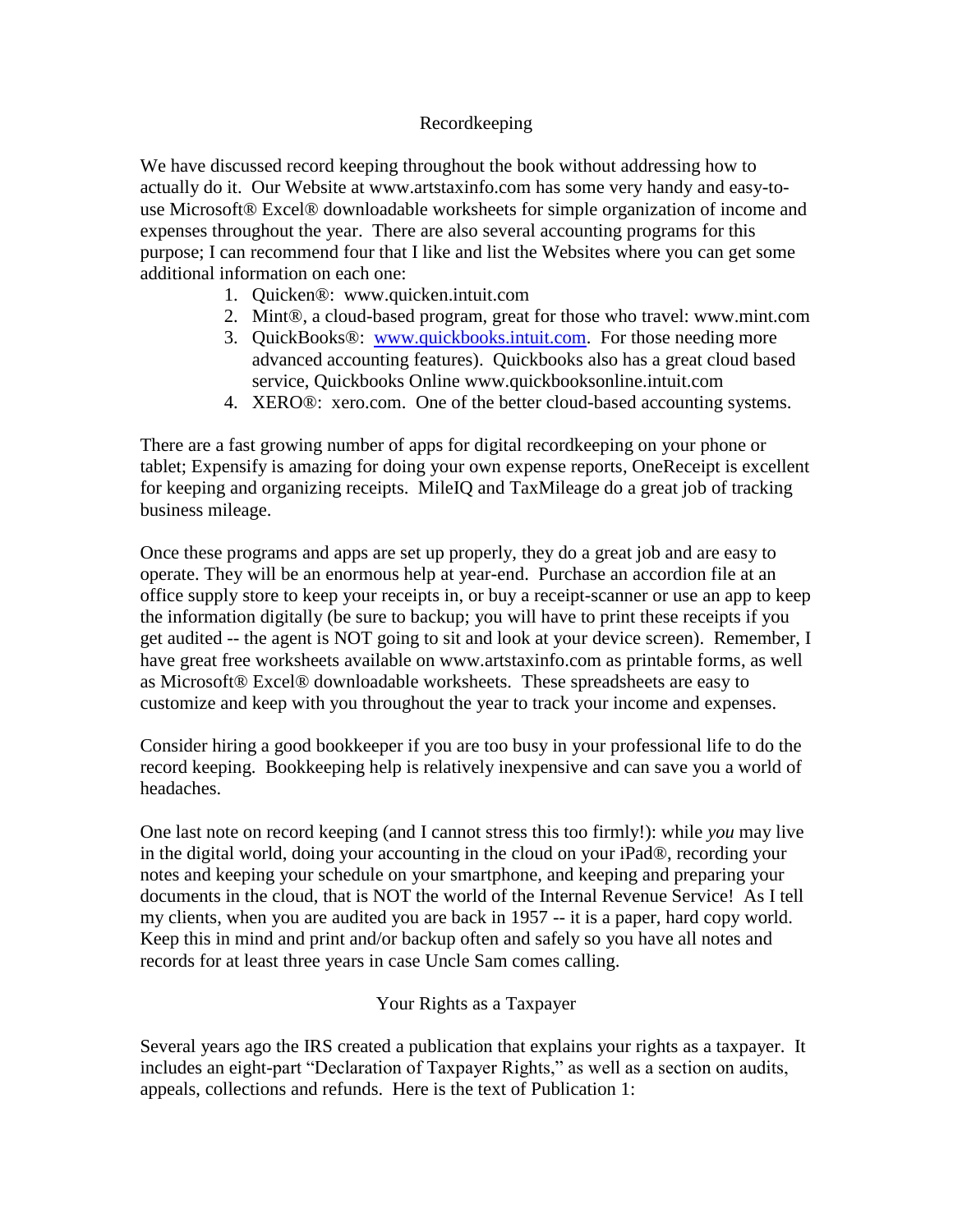# DECLARATION OF TAXPAYER RIGHTS

*I. PROTECTION OF YOUR RIGHTS* 

*IRS employees will explain and protect your rights as a taxpayer throughout your contact with us.* 

# *II. PRIVACY AND CONFIDENTIALITY*

*The IRS will not disclose to anyone the information you give us, except as authorized by law. You have the right to know why we are asking you for information, how we will use it, and what happens if you do not provide requested information.* 

# *III. PROFESSIONAL AND COURTEOUS SERVICE*

*If you believe that an IRS employee has not treated you in a professional, fair, and courteous manner, you should tell that employee's supervisor. If the supervisor's response is not satisfactory, you should write to the IRS director for your area or the center where you file your return.* 

# *IV. REPRESENTATION*

*You may either represent yourself or, with proper written authorization, have someone else represent you in your place. Your representative must be a person allowed to practice before the IRS, such as an attorney, certified public accountant, or enrolled agent. If you are in an interview and ask to consult such a person, then we must stop and reschedule the interview in most cases.* 

*You can have someone accompany you at an interview. You may make sound recordings of any meetings with our examination, appeal, or collection personnel, provided you tell us in writing 10 days before the meeting.* 

### *V. PAYMENT OF ONLY THE CORRECT AMOUNT OF TAX*

*You are responsible for paying only the correct amount of tax due under the law- no more, no less. If you cannot pay all of your tax when it is due, you may be able to make monthly installment payments.* 

# *VI. HELP WITH UNRESOLVED TAX PROBLEMS*

*The Taxpayer Advocate Service can help you if you have tried unsuccessfully to resolve a problem with the IRS. Your local Taxpayer Advocate can offer you special help if you have a significant hardship as a result of a tax problem. For more information, call toll free 1-877-777-4778 (1-800-829-4059 for TTY/TDD) or write to the Taxpayer Advocate at the IRS office that last contacted you. VII. APPEALS AND JUDICIAL REVIEW* 

*If you disagree with us about the amount of your tax liability or certain collection actions, you have the right to ask the Appeals Office to review your case. You may ask a court to review your case.* 

# *VIII. RELIEF FROM CERTAIN PENALTIES AND INTEREST*

*The IRS will waive penalties when allowed by law if you can show you acted reasonably and in good faith or relied on the incorrect advice of an IRS employee*. *We will waive interest that is the result of certain errors or delays caused by an IRS employee.* 

# EXAMINATIONS, APPEALS, COLLECTIONS, AND REFUNDS

*EXAMINATIONS (AUDITS)*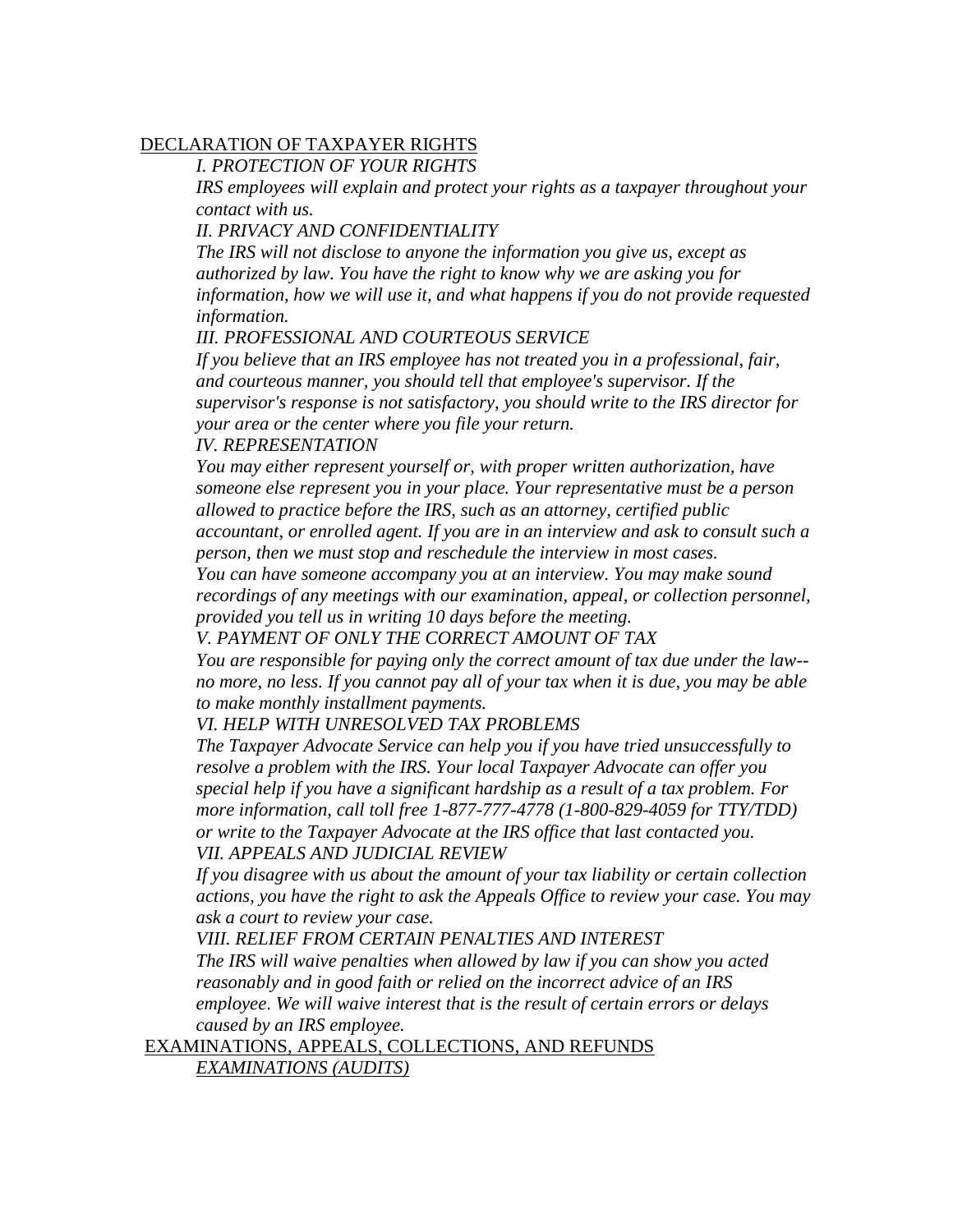*We accept most taxpayers' returns as valid. If we inquire about your return or select it for examination, it does not suggest that you are dishonest. The inquiry or examination may or may not result in more tax. We may close your case without change; or, you may receive a refund.* 

*The process of selecting a return for examination usually begins in one of two ways. First, we use computer programs to identify returns that may have incorrect amounts. These programs may be based on information returns, such as Forms 1099 and W-2, on studies of past examinations, or on certain issues identified by compliance projects. Second, we use information from outside sources that indicates that a return may have incorrect amounts. These sources may include newspapers, public records, and individuals. If we determine that the information is accurate and reliable, we may use it to select a return for examination. Publication 556, Examination of Returns, Appeal Rights, and Claims for Refund, explains the rules and procedures that we follow in examinations. The following sections give an overview of how we conduct examinations. By Mail* 

*We handle many examinations and inquiries by mail. We will send you a letter with either a request for more information or a reason why we believe a change to your return may be needed. You can respond by mail or you can request a personal interview with an examiner. If you mail us the requested information or provide an explanation, we may or may not agree with you, and we will explain the reasons for any changes. Please do not hesitate to write to us about anything you do not understand.* 

#### *By Interview*

*If we notify you that we will conduct your examination through a personal interview, or you request such an interview, you have the right to ask that the examination take place at a reasonable time and place that is convenient for both you and the IRS. If our examiner proposes any changes to your return, he or she will explain the reasons for the changes. If you do not agree with these changes, you can meet with the examiner's supervisor.* 

#### *Repeat Examinations*

*If we examined your return for the same items in either of the 2 previous years and proposed no change to your tax liability, please contact us as soon as possible so we can see if we should discontinue the examination. APPEALS*

*If you do not agree with the examiner's proposed changes, you can appeal them to the Appeals Office of IRS. Most differences can be settled without expensive and time-consuming court trials. Your appeal rights are explained in detail in both Publication 5. Your Appeal Rights and How To Prepare a Protest If You Don't Agree, and Publication 556, Examination of Returns, Appeal Rights, and Claims for Refund.* 

*If you do not wish to use the Appeals Office or disagree with its findings, you may be able to take your case to the U.S. Tax Court, U.S. Court of Federal Claims, or the U.S. District Court where you live. If you take your case to court, the IRS will have the burden of proving certain facts if you kept adequate records to show your tax liability, cooperated with the IRS, and meet certain other conditions. If*